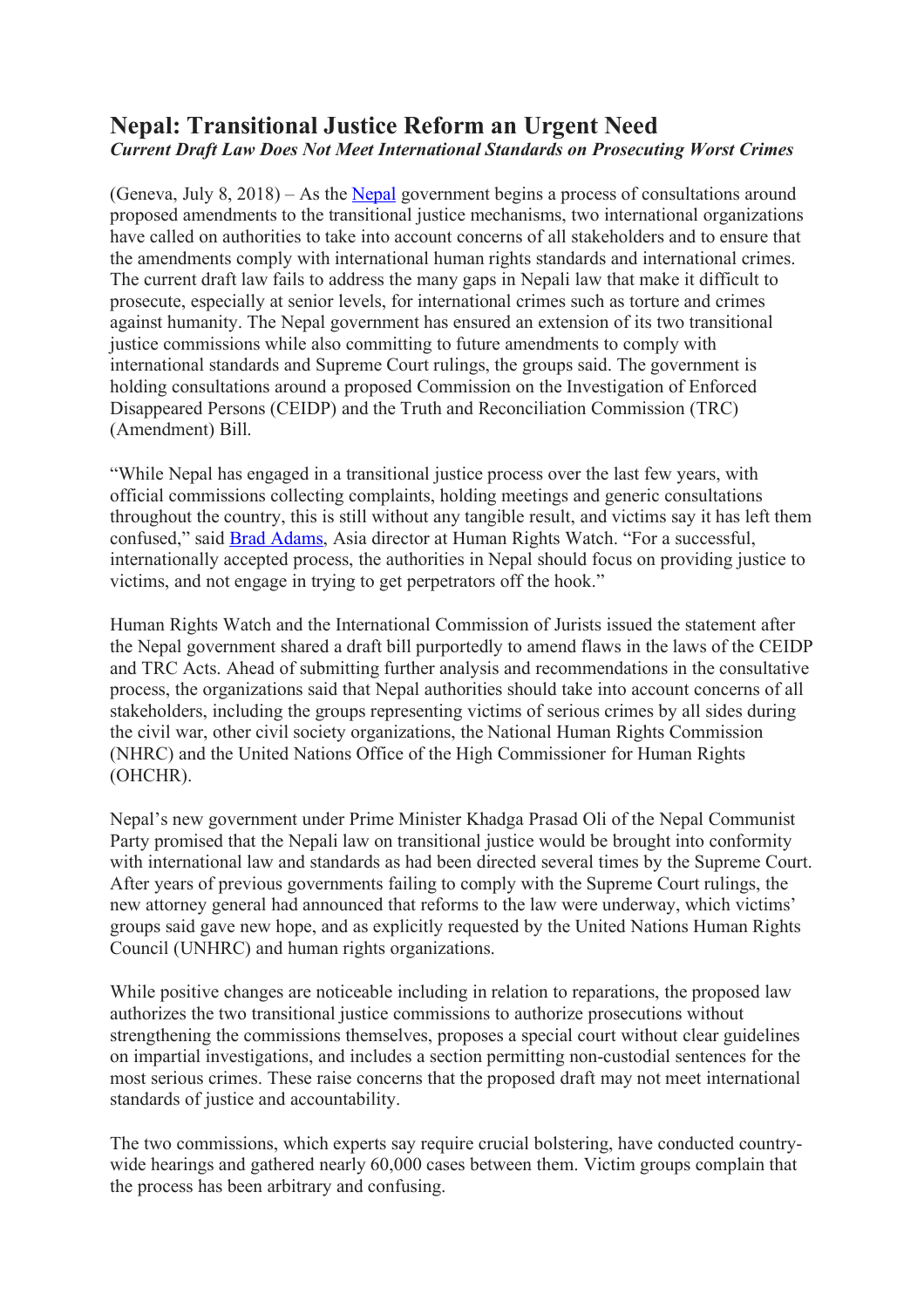The organizations also noted a number of continuing obstacles to justice, which the bill has not addressed. These include the continued failure to incorporate specific crimes into Nepali law that are serious crimes under international law, including torture, enforced disappearance, war crimes, and crimes against humanity. In addition, the bill provides for the wholly inadequate sanction of short-term community service as an alternative punishment for those convicted of serious crimes, which may constitute effective impunity. Nor does the bill address the question of command and superior responsibility for such crimes, leaving doubt as to whether those at the highest levels of authority will be held accountable for these crimes.

The international organizations were invited to a meeting with the attorney general and other stakeholders on June 21 but did not have a translated draft available ahead of the discussion.

However, during the consultation, the groups stressed the need for meaningful consultations on the bill. The organizations noted also that universal jurisdiction, which allows for any state to prosecute those believed to have engaged in torture, enforced disappearance, or other serious crimes under international law, will remain an available option for victims to seek justice in cases of serious abuses during the civil war.

"Without a justice process that meets international standards for prosecuting the most serious crimes, such as torture and enforced disappearances, anyone suspected of such crimes in Nepal risks arrest, extradition, and prosecution in the many countries that are committed to prosecuting such crimes," said Ian Sedierman, Legal and Policy director at International Commission of Jurists. "It is very welcome that the Nepal government is finally looking to address longstanding demands of war victims and should use this opportunity to abide by its obligations, draw up security sector reforms, and pave the way to end impunity."

## **For more Human Rights Watch reporting on Nepal, please visit:**

https://www.hrw.org/asia/nepal

## **For more International Commission of Jurists reporting on Nepal, please visit:**

https://www.icj.org/country/asia-pacific/south-asia/nepal/

### **For more information, please contact:**

In San Francisco, for Human Rights Watch, Brad Adams (English): +1-347-463-3531 (mobile); or adamsb@hrw.org. Twitter: @BradMAdams In London, for Human Rights Watch, Meenakshi Ganguly (Bengali, Hindi, English): +91-98- 2003-6032 (mobile); or  $\frac{gangulm(\omega)hrw.org}{gclm}$ . Twitter:  $(\omega)$ mg2411 In The Hague, for Human Rights Watch, Tejshree Thapa (Nepali, English): +31-6-553-554- 63 (mobile); or thapat $(\omega$ hrw.org In London, for Human Rights Watch, Clive Baldwin (English, French): +44-7803-059- 701(mobile); or **baldwic@hrw.org**. Twitter: @cliveabaldwin In Bangkok, for International Commission of Jurists, Frederick Rawski (English): +66-64- 478-1121 (mobile); or frederick.rawski@icj.org. Twitter: @FrederickRawski In Geneva, for International Commission of Jurists, Ian Seiderman (English): +41-76-488- 0962 (mobile) or  $ian. seiderman@ici.org.$ 

## *Background***:**

Nepal's civil war, fought between the insurgent Communist Party of Nepal–Maoist (CPN-M)